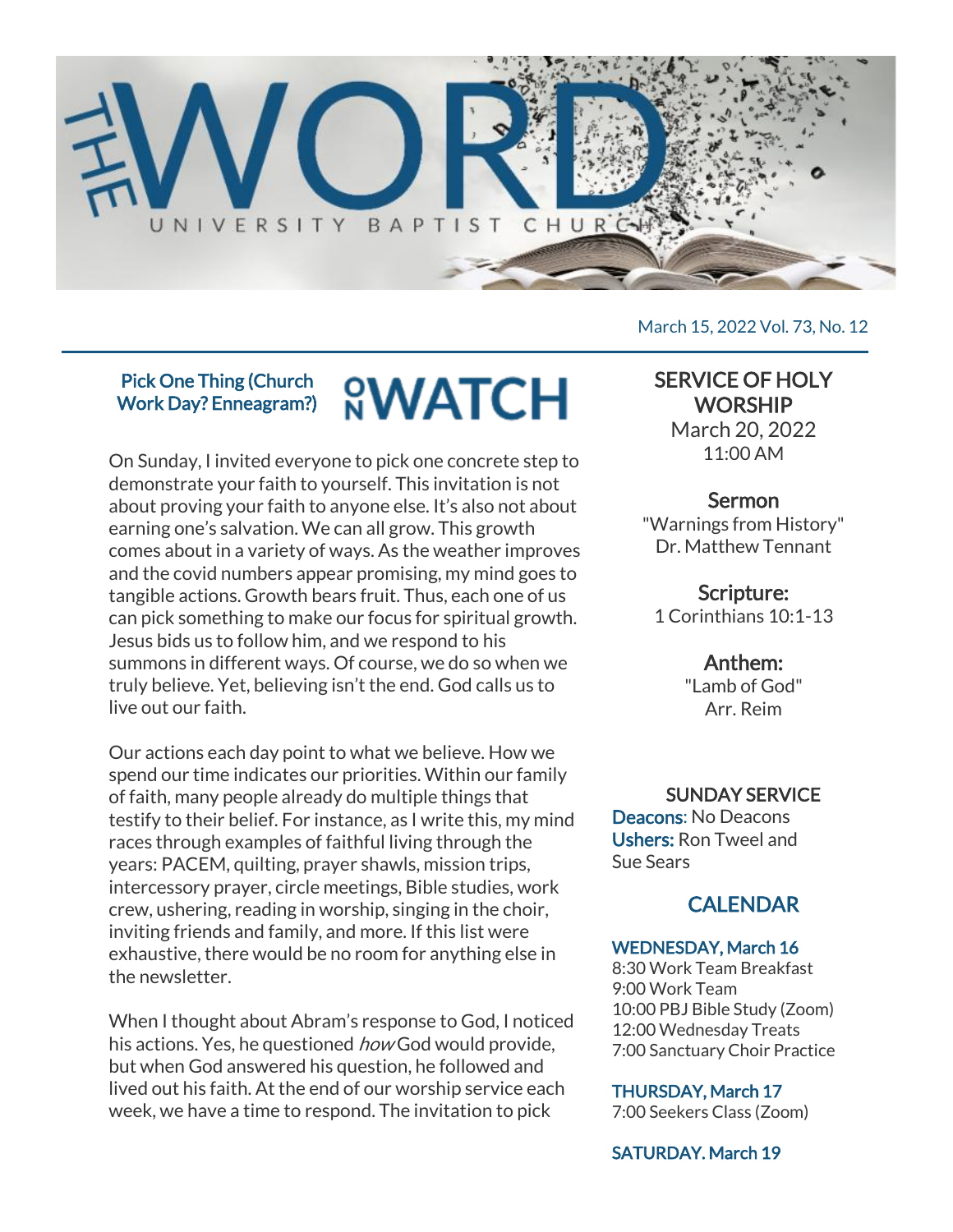something is universal. We can all find a way to respond to what God does in our lives.

What we pick to make our focus can be simple or complicated. It can be small or large. In this newsletter, you will see an announcement of an upcoming church work day. Is it for you? Is God calling you to give a few hours of labor to your church? Or, have you considered attending the Enneagram seminar at UBC this Saturday? More details about the Enneagram seminar are in the announcement below. The answer about what you do is between you and God. Maybe the divine nudge is to do something else. Personally, I am looking forward to helping spread some mulch on the playground.

Regardless of what you decide or where you are on your journey, the warmer days and signs of safer regathering lift my spirit.

Peace, **Matt** 

#### Ukraine Relief

As the Russian invasion of Ukraine rages on, more refugees need our help. So far, our church has sent \$1,490 to help this effort, and we plan to send more. If you feel led to support this mission, designate your gift "Ukraine."

9:00 An Introduction to the Enneagram

#### SUNDAY, March 20

8:30 Finance Comm. Meeting 10:00 Sunday Bible Study 11:00 Morning Worship 12:15 Youth Group 5:00 Jubilate Rehearsal

#### MONDAY, March 21

8:30 Morning Prayer [\(UBC](https://www.facebook.com/UniversityBaptistChurchCharlottesville) [Facebook Page\)](https://www.facebook.com/UniversityBaptistChurchCharlottesville) 10:30 Bible Reading Group [\(Zoom\)](https://us02web.zoom.us/j/85381408096?pwd=MzdkVG9JZ2x0M2JFK01KNlNjSWtqUT09) TUESDAY, March 22 9:30 Staff Meeting 6:30 Prayer Shawl Group 7:00 Voces Laetae Rehearsal 7:00 Environmental Book Group (Zoom)

#### For our most up-to-date calendar, [click here.](https://universitybaptist.org/calendar/)



### HAPPY BIRTHDAY!!

Join us in wishing some of our church family a Happy Birthday this week! March 24: Sharron Leland March 28: Linda Hendon and

Alice Batten

# What is the Enneagram?



An introduction to the Enneagram and its use in spiritual growth Saturday, March 19<br>9:00-12:00

#### An Introduction to the Enneagram

On Saturday March 19 from 9 AM to 12 PM, University Baptist will hold a seminar to introduce the Enneagram personality system to our community. Both Rev. Fisk and Rev. Brown have found this system to be a dynamic growth tool in their own spiritual journeys, providing an opportunity to examine one's own experience of the world, and how our experiences mold and shape our relationships with God and with one another. This first encounter with the Enneagram in March will lay the groundwork for further discussion groups later in 2022.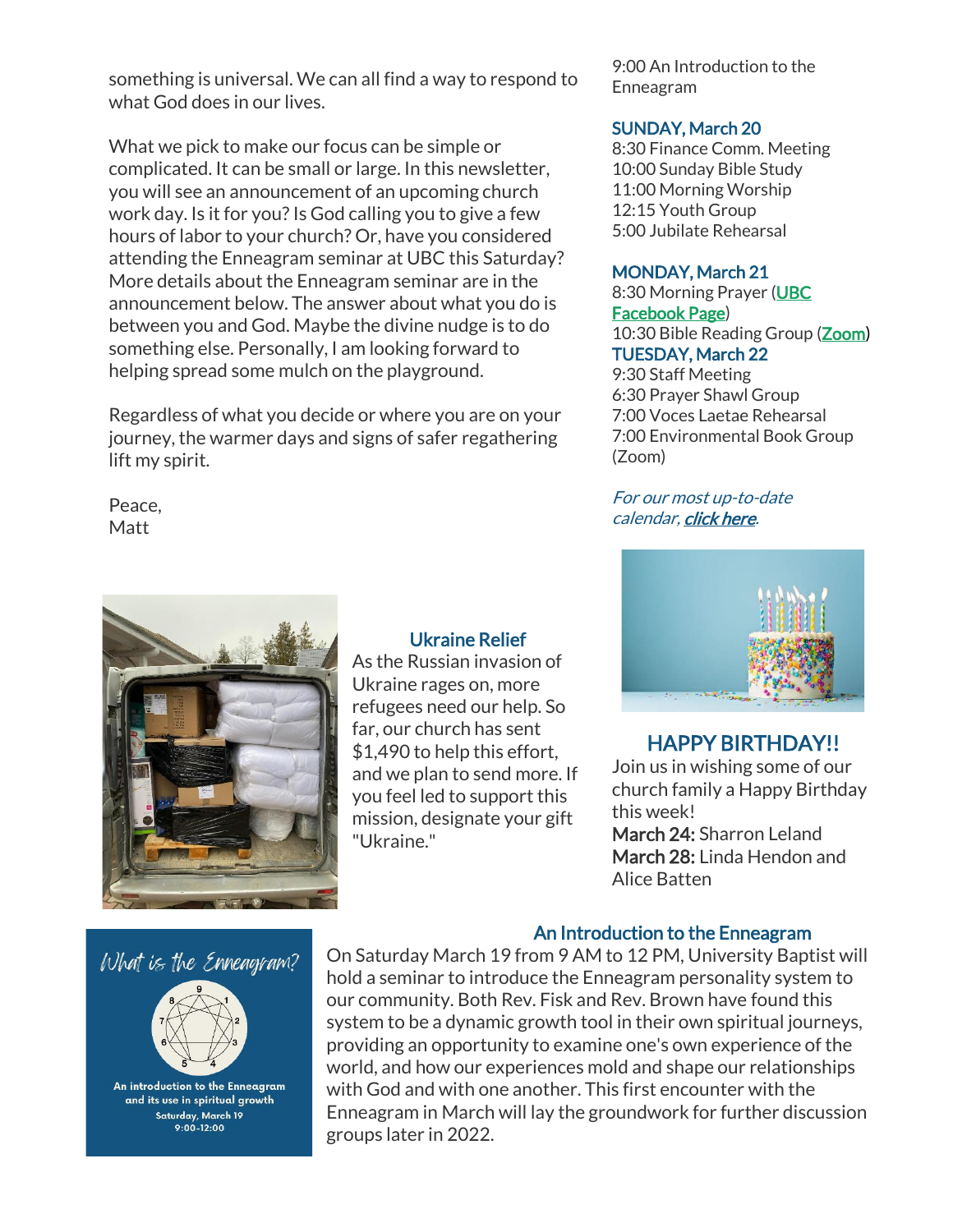#### UBC Mini-Workday

Looking to get your hands dirty to help at UBC? We are planning a small work day on Saturday, March 26. The main project is to clean out the old, decaying mulch from the playground and spread new mulch. If we have enough volunteers, there are plenty of other projects around the church! For planning purposes, please let Will Brown know if you can attend: [wbrown@universitybaptist.org](mailto:wbrown@universitybaptist.org)

Can't come on Saturday? There are also opportunities to help the day before, on Friday, March 25. We could also use a few more wheelbarrows. Even if you aren't able to come to the workday, please let Will know if you can lend us a wheelbarrow for the day. Thanks!



#### Lecture Series

We have several copies of [Sir Michael Edwards'](https://en.wikipedia.org/wiki/Michael_Edwards_(literary_scholar))s book Untimely Christianity. In it, acclaimed poet and literary scholar Michael Edwards calls for a countercultural Christianity that recovers the Bible's radical otherness and renews our habits of attention to its message--to its revelation of a God who is not merely a set of doctrines but a person, someone we can know. Edwards's work is an eloquent, prophetic effort to recapture the revolutionary power of the Bible to transform the way humans view the world and how they live in it. Rich in theology, philosophy, poetry, biblical interpretation, and cultural criticism, Untimely Christianity invites readers of all kinds to encounter the Bible anew, as "a continuous questioning of the reader and a prodigious expansion of reality."

If you wish to borrow a copy, please contact the office. More information about the book is available [here.](https://www.fortresspress.com/store/product/9781506480879/Untimely-Christianity)

# ii<sup>(材</sup>材) Corner

Mil<sup>ts</sup> Community The best learning happens in community. Of course, each of us can take the time to study on our own, but something special takes place when we are learning together. Conversations with one another challenge us and clarify our thinking. We share our insights

Growing Spiritually Together

with others and learn from theirs. That is why I'm particularly excited about this Saturday's Enneagram seminar. While I've read books and listened to podcasts about the Enneagram, this will be my first time digging deep with a group. By using this tool to learn more about ourselves and others, we grow spiritually and grow closer as a community. I can't wait for the conversations, and I hope you will join us!

#### Lenten Worship Series

Two years ago this month, everything changed. March 2020 in Charlottesville began as a normal month and ended with the emergence of a global pandemic. Now, in March 2022, we look back on these two years of COVID-19 and all we have experienced alongside it: losses and grief, bitter national and state elections, nationwide conversations about race, and so much more. How have our lives changed during these two years? What have we learned? What has God been teaching us?

As a project for one of my Doctor of Ministry courses at Duke Divinity School, I (Will B) crafted a lectionary-based Lenten worship series that reflects on various aspects of the pandemic experience: mortality and control, our place in the created order, gathering and presence, work and the economy, racism and repentance, politics and power, and finally, hopefulness in the face of it all. We will be using this series as a guide for our Lenten sermons and worship services at UBC.